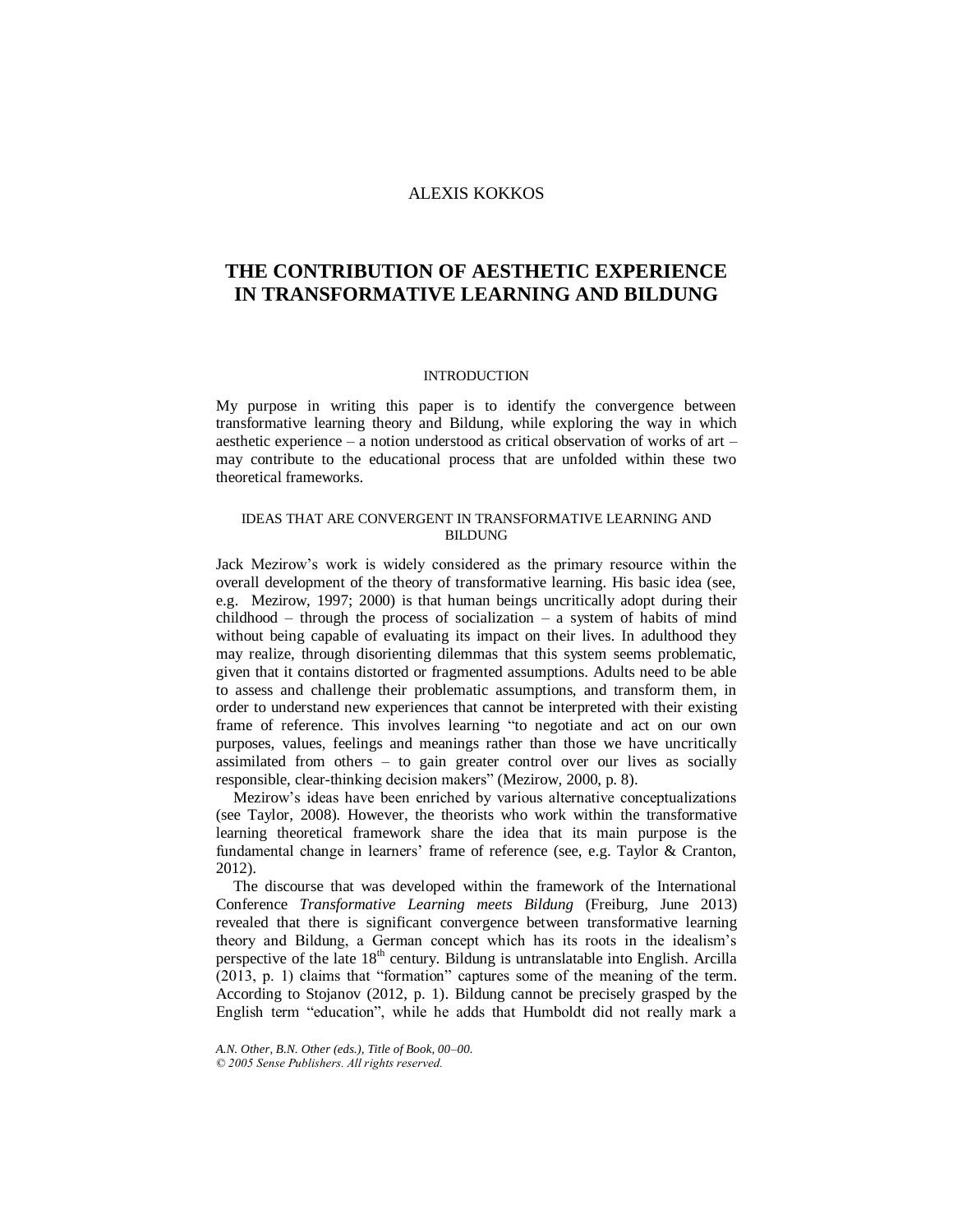distinction between the two terms. Koller (2003) in his turn claims that there is a relatively great agreement that Bildung is considered as a category of educational science.

Moreover, there is not a universally accepted definition and conceptualization of Bildung within the literature. According to Wahlström (2010), for some theorists the concept is connected with the ideas of mysticism, while for some others it is related to the ideal of re-imaging God in oneself. However, it seems that there is a quite wide consensus among the researchers of Bildung that it consists a process of creating a self meaning-making system that is held to be valuable and implies transformation of the person's meaning perspectives. For instance, Biesta (2002) claims that Bildung is a permanent opening of the self's horizon to the world, enabling the individual to imagine and construct assumptions that are alternative to those that mirror her social-cultural experiences and that she takes for granted. Thus, the task of Bildung is to meet with what is unknown and encounter with the eventually different possibilities. Similarly, for Stojanov (2012) the concept of Bildung refers to a continuous attempt to reflect critically upon our own assumptions in order to transcend the limitations of our subjective experiences and perspectives. Moreover, Bildung is an ongoing process of designing and forming the self which does not have a *telos*, but the moment of contingency is inherent in it (Schneider, 2012).

These conceptualizations of Bildung as an open-ended process, through which the individuals advocate their own values and beliefs, are significantly convergent to Mezirow's view about the transformational process:

Autonomy does not represent a fixed goal to be achieved or an arbitrary norm, but movement in the process of transformative learning toward greater understanding of the assumptions supporting one's concepts, beliefs, and feelings and those of others. Emancipation in this context is no search for certainty and control through totalizing explanations and the elimination of difference.

# (Mezirow, 2000, p. 29)

Furthermore, Schneider (2012) argues that there is a clear correlation between Bildung's fundamental perception – that becoming aware of the self "involves pressing into something opposed to oneself, and returning to oneself, reflecting to oneself" (p. 309) – and Kegan's view, one of the main theoretical conceptions related to Mezirow's perspective, stating that the process towards self-authorship consists in regarding ourselves as our own "object", which we can look at, reflect upon and take responsibility for. Indeed, according to Kegan (1994, 2000), a transformational learning process may occur when our way of knowing moves from a "subject's" situation within which we are run by, identified with and captive of our thoughts and feelings, to an "object's" situation where we are critically opposed to the thoughts and feelings we say we have, exercise control over them and construct a relationship to them.

From the above review of the theorists' ideas regarding the texture of Bildung and transformative learning we might draw one more convergent point: The transformational meaning making process is extremely complex, thus, in order to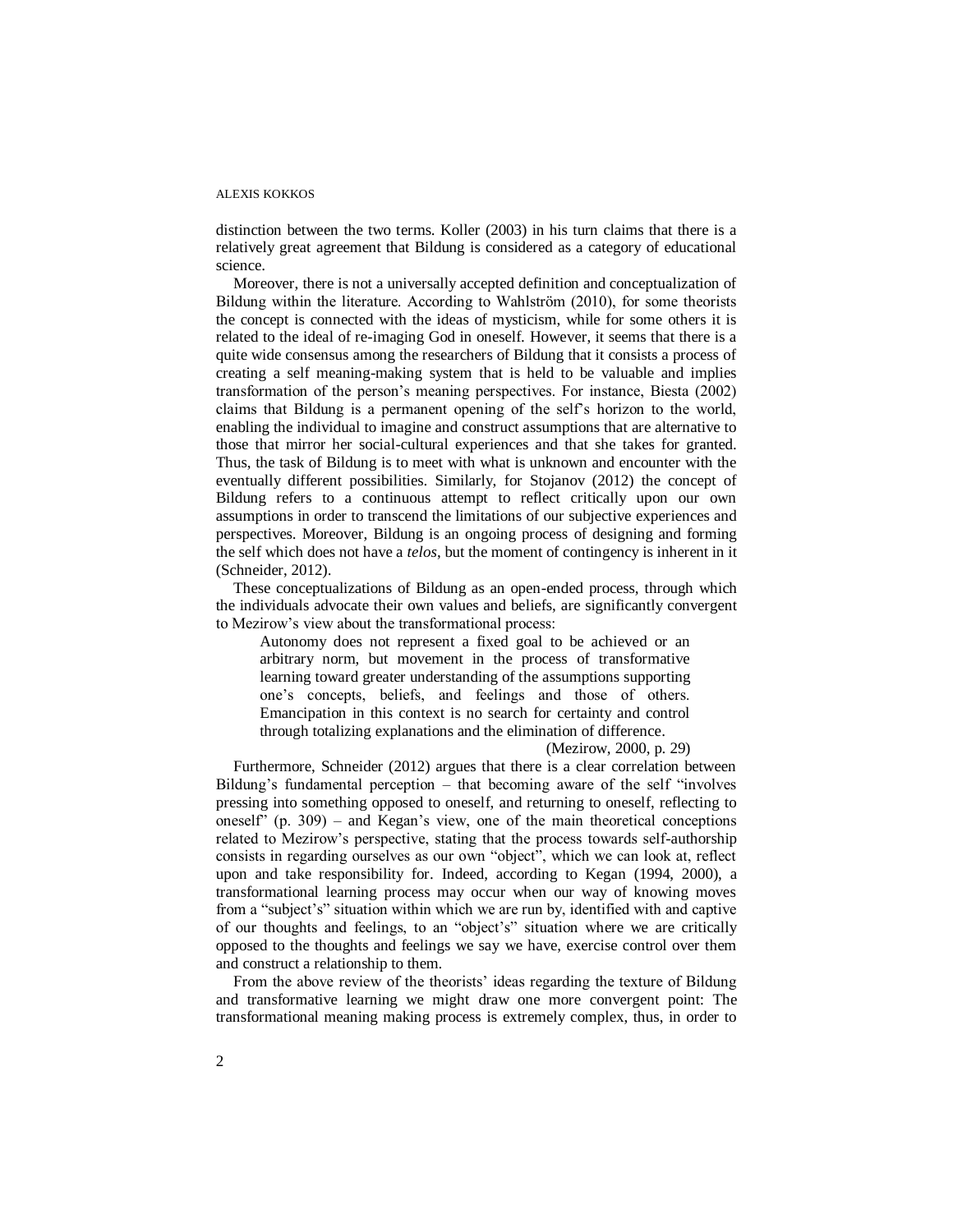go through it, a set of mental prerequisites are necessary. According to Bildung researchers, some of the prerequisites regard the function of analysis (Schneider, 2012), namely the elaboration of all the parameters of a situation, as well as the process of giving and asking for reasons, moving back and forth between different perspectives towards the claimed (Stojanov, 2012, p. 5), examining of and reflecting upon all the possible consequences of a problem (Wahlström, 2010, p. 306). Respectively, according to Mezirow, "learners may be helped to explore all aspects of a frame of reference: its genealogy, power allocation, internal logic, uses, affective and intuitive dimensions, advantages and disadvantages" (Mezirow, 2000, p. 29). Moreover, for Kegan (1994, p. 286), the transformational process requires a "cognitive sophistication", which is the ability to construct complex systems of generating, regarding and evaluating our own ideas as well as others'.

# THE CONTRIBUTION OF AESTHETIC EXPERIENCE

The stated conceptualization of transformative learning and Bildung as complex mental processes that require the learners to encounter all the aspects, possible causes and consequences of situations that they explore, and to challenge their relevant justifications, reveals the potential contribution of aesthetic experience to this task. As a great number of theorists of learning have argued (e.g. Eisner, 2002; Gardner, 1990; Greene, 2000; Perkins, 1994) the contact with art offers us the possibility to process a variety of symbols and views through which it is possible to articulate delicate meanings and to draw on reflective, affective and imaginative situations- thus leading to the exploration of perspectives which may not be easily approached through rational argumentation. Furthermore, Dewey and the theorists of Frankfurt School have stated the importance of aesthetic experience in triggering the revision and reformulation of meaning perspectives. More precisely, Dewey (1934) underlined the power of art to deny the numb, the imperturbable and unmovable and to "break through the crust of conventionality  $[\dots]$  reject the static, the automatic, the merely habitual" (p. 48). Moreover, the theorists of Frankfurt's School

(Adorno, 1941/1997, 1986; Horkheimer, 1938/1984; Marcuse, 1978) have clearly stated that the works of art of high aesthetic value have an emancipatory dynamic in the sense that they can trigger a critical mode of thinking. This happens because the significant artworks have a holistic and anti-conventional nature, they are susceptible to multiple interpretations and they also explore the human condition in depth. Their texture contradicts the norms of status quo and, thus, challenges the stereotyped orienting predispositions of mind.

This happens in two interrelated ways. The content (the meaning) of an important work of art includes a large amount of well thought elements, shades and details, that are interconnected in various ways and offer the learner the possibility to obtain a multidimensional approach towards it. Moreover, the quality of the morphological elements of a work of art as well as the way in which they are interrelated to its content, also has a big impact on triggering critical reflection.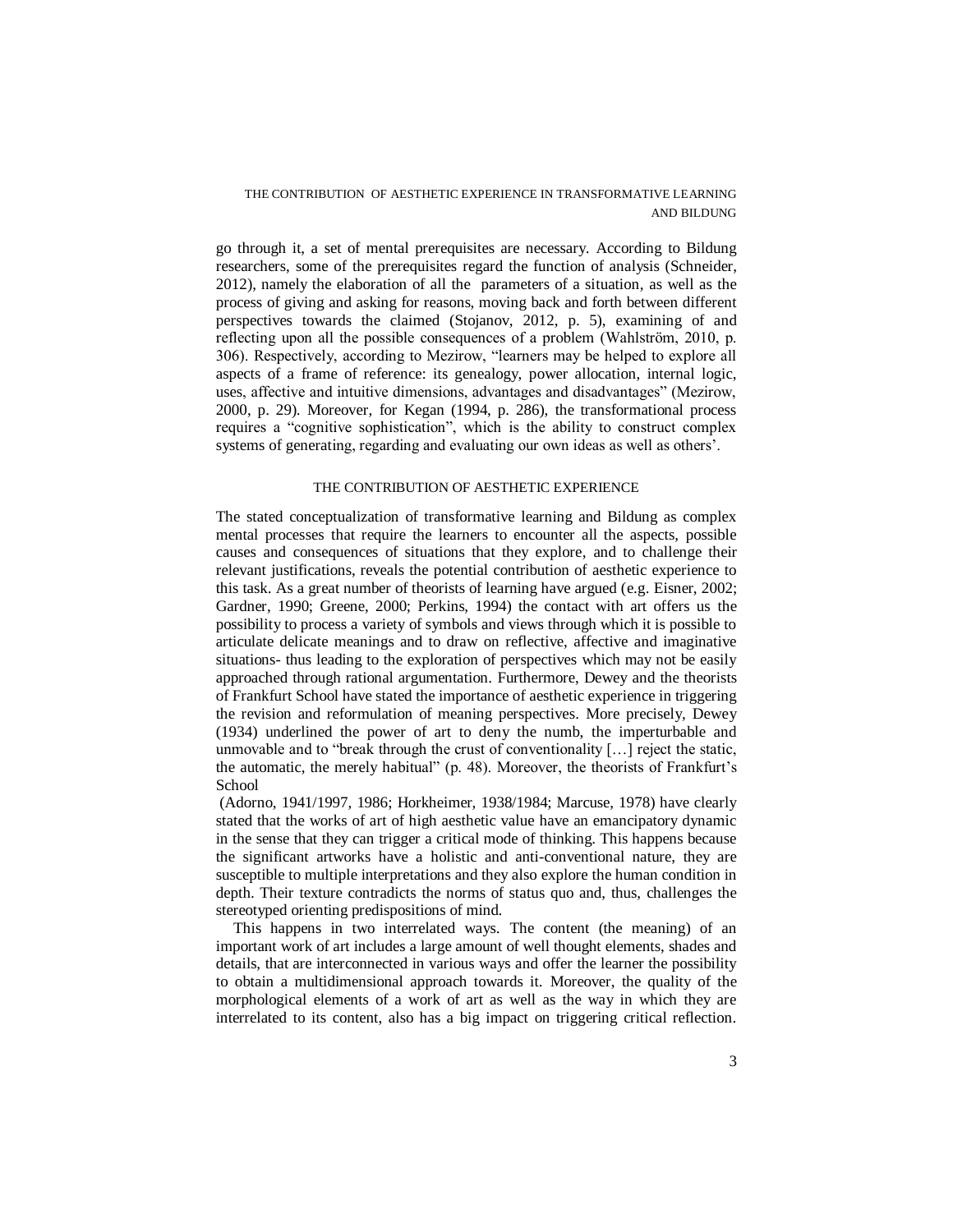Indicatively, elements of the morphological structure in a film are the narration, the sound design, the montage, the handling of color, etc. Respectively, in a literary text, components of the morphological structure are the narration point of view, the time period; in paintings, the color, the shape, the lines; in music the rhythm, the melody, the tempo etc. Great works of art are characterized by the dialectically inseparable connection between their content and their morphological structure, as well as the high quality and the variety of their morphological elements. The content is deeply affected by its structure, but the structure also consists part of the content. Thus, works of art acquire a holistic dimension and their content cannot be fully comprehended without the understanding of their morphological components. On the contrary, contact with works of art which may not be considered as having high aesthetic value (according to the Frankfurt's School view) are characterized by a trivial texture acts as an obstacle to the growth of critical mode of thinking and reindoctrinates participants with the established schemata of interpreting reality. This process takes place in two complementary ways. Firstly, the works of art of this kind are not saturated by an authentic, dialectical explanation of life. In both interacting levels of content and structure, the meanings are one-dimensional, idealized, romanticized; shades and symbols are rare; contradictions are simplified; deviations are covered or smoothened; the complex reasons of certain situations are hardly exposed. And finally, as expected from the beginning, there is a "happy end" or an honorable justification of the hero. Secondly, works of art of low aesthetic value have a conventional texture: stereotypical symbols and well-known standard patterns prevail. Meanings are articulated in the ordinary way. The dominant, non-critical, structure of reasoning is not ruptured. Thus, participants are inducted into the repetition, confirmation, validation and reproduction of the prevailing systems of perception and behavior (see some examples in the following paragraphs).

Nevertheless, a literature review concerning the way in which a number of scholars of transformative learning incorporate the aesthetic experience in their work reveals that regarding the selection of artworks for educational purposes, they adopt one dimensional, thus not sufficient, view: the content of a work of art should trigger the exploration of an issue at hand. They undermine the role that the aesthetic value of works of art may have in contributing or not to the growth of a critical mode of thinking. As a result, they often suggest works which may have a "progressive" meaning but they cannot be considered as having high aesthetic value. For instance, concerning the use of movies, Roden (2005) mentions that she uses popular films such as *Chicken Run* and *Thelma and Luise*. Moreover, Jarvis (2012) mentions that "Burr's interviews with viewers, for example, showed how identification with the core characteristics of the central character in the popular horror TV series *Buffy the Vampire Slayer* inspired women viewers and created a degree of self-belief, of confidence in their strength" (p. 490) and in another paragraph she adds: "Films with famous 'twists' like *Fight Club* and the *Sixth Sense*, remind us that we do not always know who we are; *The Eternal Sunshine of the Spotless Mind* confronts us with the way that we are constructed by our past" (p. 495).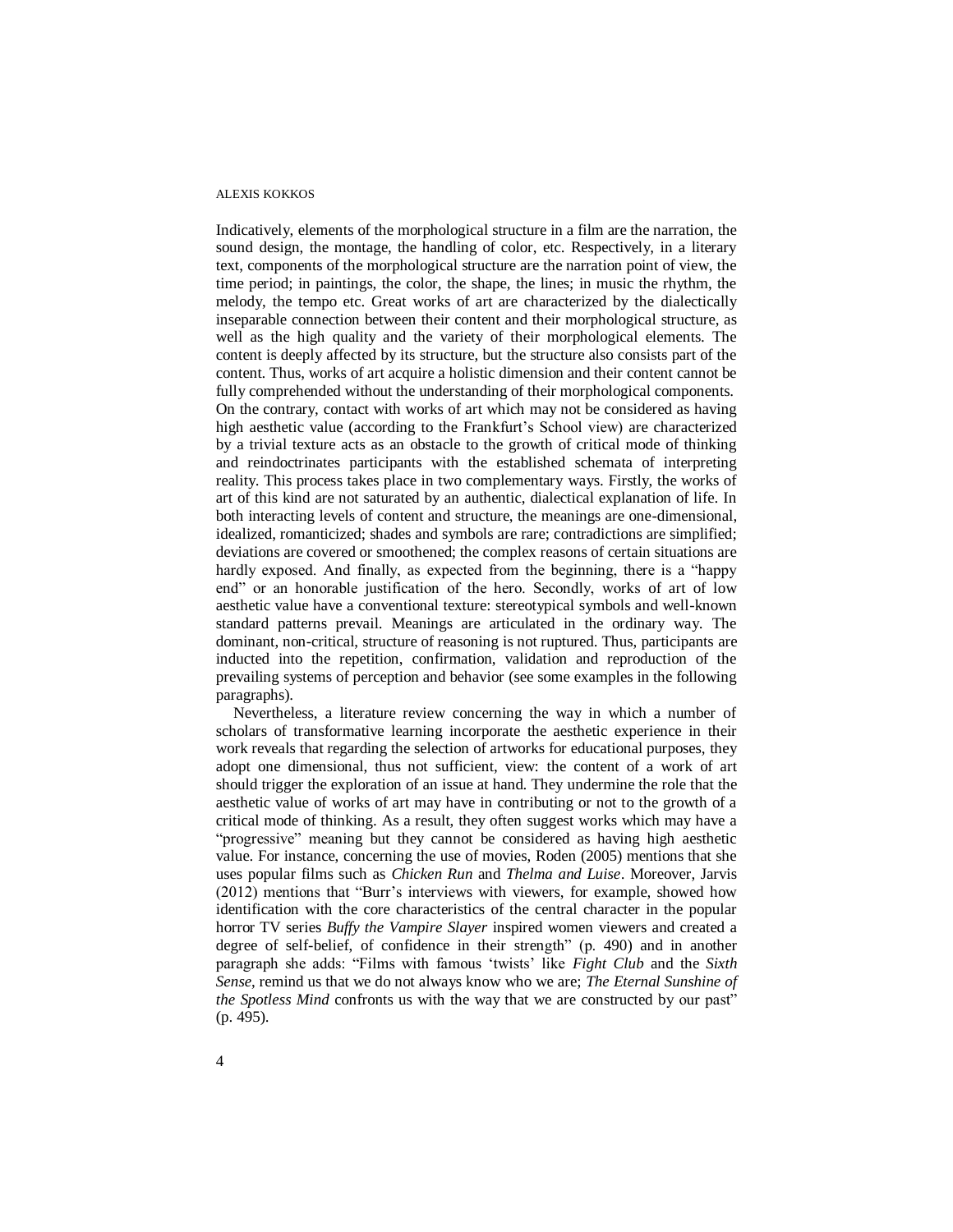Let's explore the case of the film *Sixth Sense* in order to find out whether it enhances the critical mode of thinking. On one hand, this film obviously may raise, as Jarvis claims (2012, p. 494) "questions of identity and illusion and reality". However, in order to do this, the film adopts the form of a commercial metaphysical thriller. What we mainly receive from the content is a suspense story concerning a boy's illusions or, sometimes, his 'real memories' regarding his relationship with ghosts. But finally, we discover through a tremendous turnover (a typical component of thrillers) that his therapist is himself a ghost! Furthermore, the film uses all the standardized morphological clichés of the movies of this kind. For instance, the use of music manipulates the audience's feelings: it is threatening when the ghosts arrive, soft and tender when the therapist tries to help the boy; the schoolteacher starts stuttering when he understands that his pupil sees ghosts; the ex-client, who seeks to take revenge from the therapist who failed to cure him, does it in an extremely pompous way: he suddenly appears naked in the doctor's house and kills while a very romantic scene takes place, just when he and his wife were about to make love… For all those reasons, I argue that although this film raises triggering questions, in the end of analysis it does not enhance the viewer's potentiality to construct a critical mode of making sense.

Another example of this underestimation of the fact that the romanticized texture of a work of art may contradict its intention to fully trigger critical exploration of issues, is Tisdell's and Thompson's (2007) view regarding the film *Philadelphia.* They state that a number of learners have been challenged by the film reviewing their own perspectives on sexuality and culture. In my conception, there is no doubt that this film questions the stereotyped prevailing assumptions concerning the issue of how we see people that suffer of AIDS). Nevertheless, it deals with this issue in a partial and idealized way: The hero wins the trial against the company he previously worked for and from which he was fired due to his disease (indeed, how possible would a respective 'positive resolution' be in the real world?) Moreover, the hero is not morally questioned by any of his relatives or his boyfriend, although he kept having sex with him without warning him to take precautions. Thus, it is evident that the film fails to explore all the aspects of the issue and deprives the learners from the opportunity to explore it in from a variety of points of view. The result may be that the learners would become more sensitive regarding discrimination, but on the other hand, the hard core of their ability to make an epistemological shift towards a more complex mode of knowing might not have been thoroughly developed.

Thus, there are number of reasons leading us to question the validity of the point of view according to which all works of art, regardless of their aesthetic value, could be considered productive material for Bildung and transformative learning. I don't object that a discourse incited by a not significant but challenging work of art could question, to a certain degree, problematic assumptions, namely *what* they know. But I claim that the very handling of its content and structure does not enable the participants to develop the form of *how* they know, namely the form by which they make a meaning. Participants are deprived of the opportunity to learn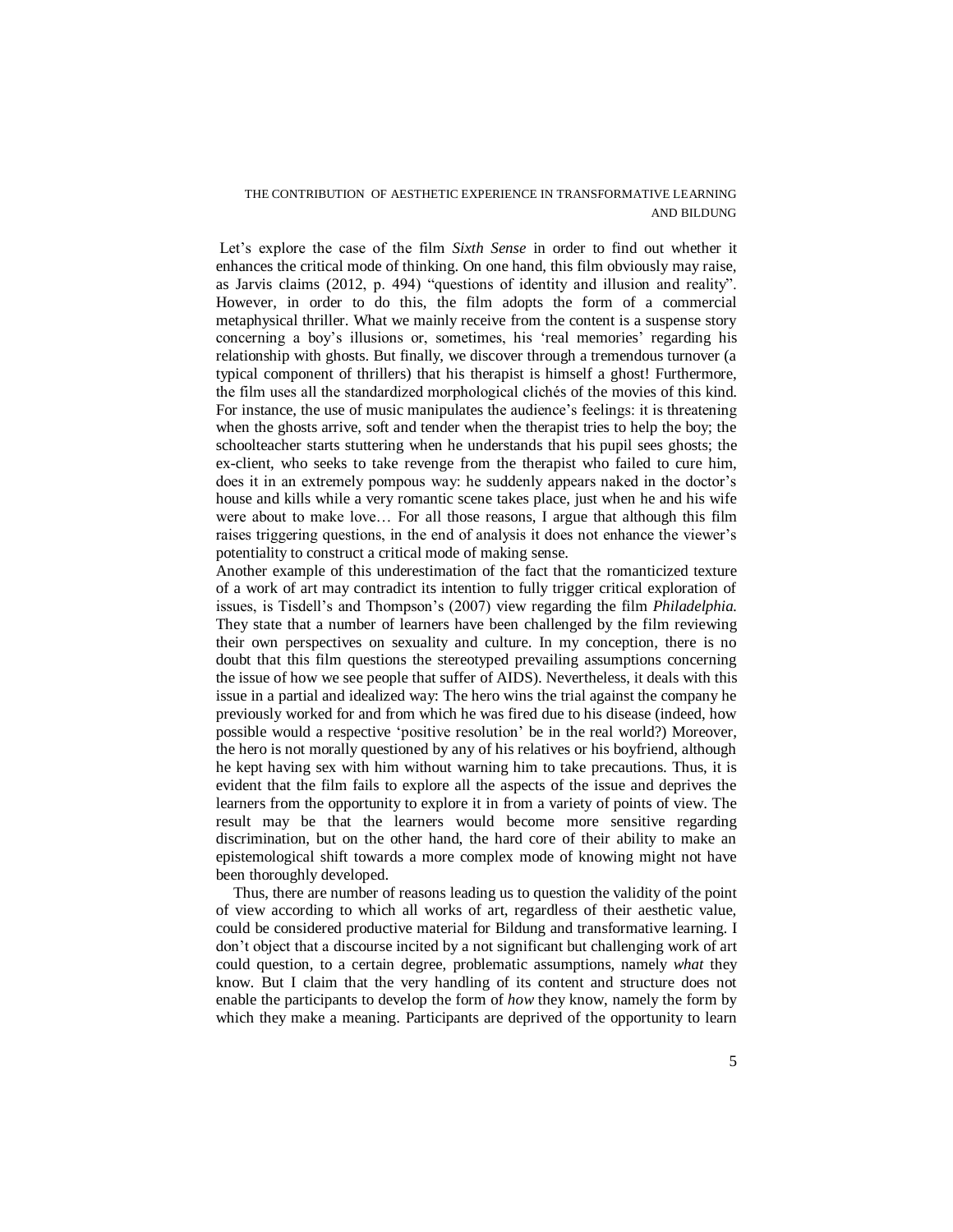how to acquire a holistic approach of the issues, to discover the internal connections among various phenomena, to understand what lies beneath the surface, to perceive, often in a metaphorical way, what is not easily comprehended and, eventually, to be provided with various ways that will enable them to redefine their experiences. Consequently, the trivial aesthetic experience damages the potentiality of fostering critical form of knowing and weakens the dynamic of the whole learning process.

#### BOURDIEU'S WARNING

Is it possible for the vast majority of learners to have emotional and intellectual access to artworks of high aesthetic value? Moreover, which is the kind of artworks that are significant and at the same time can seem familiar to the widest possible range of learners? In response Bourdieu and Darbel (1991) contribute decisively to this issue. They have stated a significant warning concerning the danger for learners who are not familiarized with aesthetic experience to be excluded from it, given that they have been deprived of cultural qualifications during the process of their socialization. They claim that the learners who do not possess an *"artistic competence"* – schemata of conception and appreciation that are indispensible for the understanding of artworks- hesitate or refuse to come in contact with aesthetic experience. This happens particularly concerning a lot of works of art of high aesthetic value, whose complex content and form demand the capability of deciphering their codes- a capability which is hardly possessed by social groups of low cultural capital. In the final analysis, the richness of the reception of an artwork depends on the socially determined competence of the receiver to master the code of the message:

> Considered as symbolic goods, works of art only exist for those who have the means of appropriating them, that is, of deciphering them. An agent's degree of artistic competence is measured by the degree to which he or she can master all the means of appropriation of works of art available at a given time: in other words, the interpretative schemata which are the condition of appropriation of artistic capital, that is, the condition of deciphering the works of art supplied to a given society at a given time.

# (Bourdieu & Darbel, 1991, p. 39)

However, Bourdieu (1984), suggested two conditions under which those who have been deprived of cultural capital could form a positive attitude towards significant art. Firstly, they may formulate the disposition to investigate a work of art when its content is quite representational, in order for them to approach it based on their perceptual abilities. Secondly, learners who are not familiarized with the cultural practice, usually approach positively a work of art when they have an emotional interest. They seek human situations which are drawn from social life and are related to conditions that they themselves face and thus stimulate the expression of their feelings. They seek, through the work of art, to taste the joys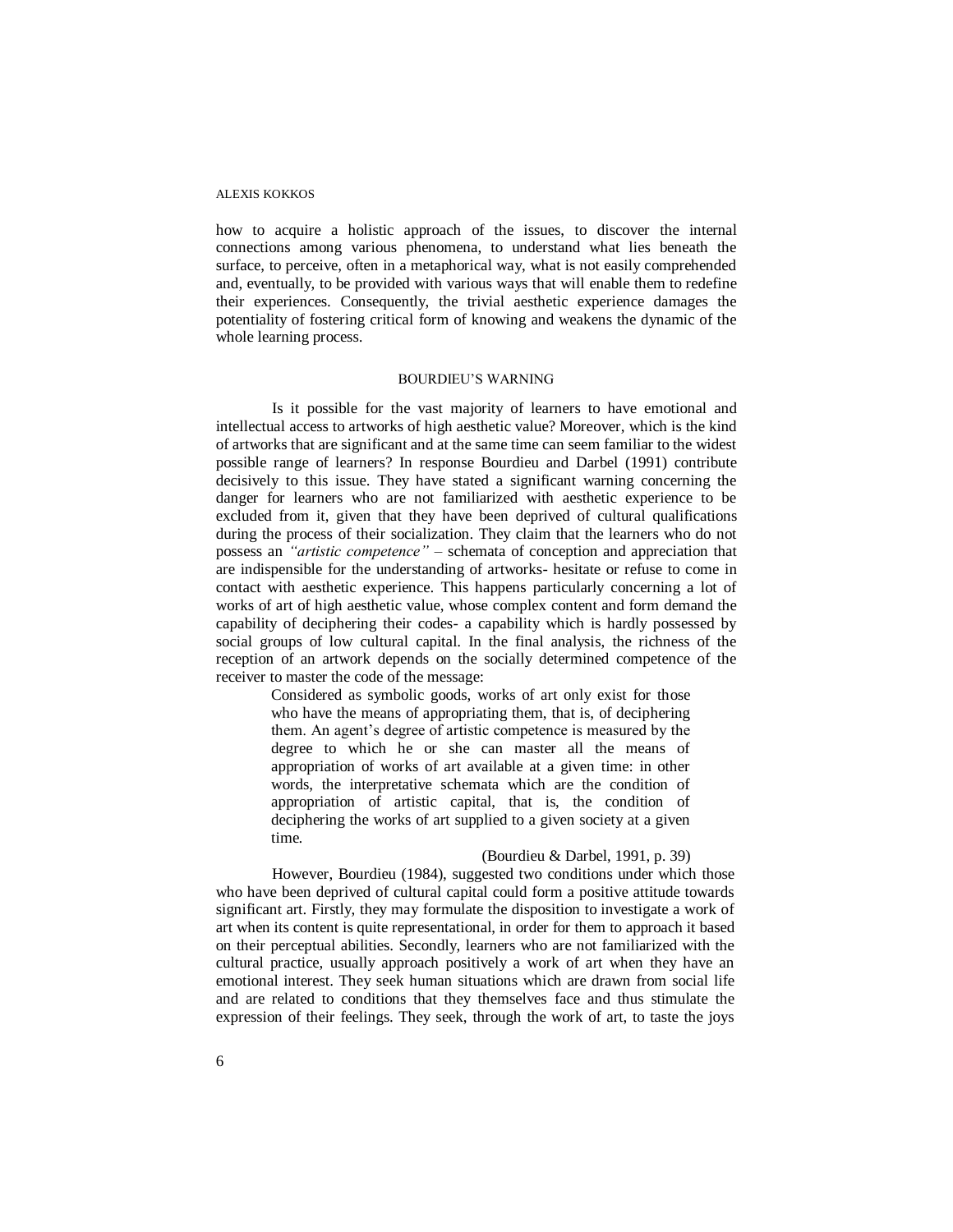and sufferings of the heroes, to penetrate their lives, to become identified with it and to live it.

Therefore, we could argue that if an adult educator takes into consideration the two suggestions of Bourdieu, it could be possible for her to suggest significant artworks which at the same time are appealing even to the participants who are not familiarized with aesthetic experience.

# SUGGESTIONS FOR THE USE OF AESTHETIC EXPERIENCE

Based on the ideas which I mentioned in the previous part, as well as on the principles of liberal adult education, certain standards could be proposed relating to the selection of works of art in the context of transformative learning.

- The educators should use works of art of high aesthetic value. Additionally, they should try in every possible way to activate a positive disposition of all social groups towards this kind of aesthetic experience.
- Participants should be actively involved in the process of selecting the artworks. They should be invited to choose among the educators' suggestions. Alternatively, they should be provided with sources and criteria through which they may find artworks that are meaningful to them. For instance, during the Grundtvig European Project *ARTiT – Development of Innovative Methods of Training the Trainers* (2013) a relevant activity was organized in the following way: first the participants formed critical questions on certain issues. Afterwards, they visited the Hellenic National Art Gallery, where they, sought and chose among the paintings of the Gallery those that could be connected to the questions posed. Returning to the classroom, they searched for these works of art on the internet and used them as triggers in order to explore the critical questions. Another example could concern the process of selection of works of art as



*Picture 1: The Labors of Alexander, Rene Magritte, 1967*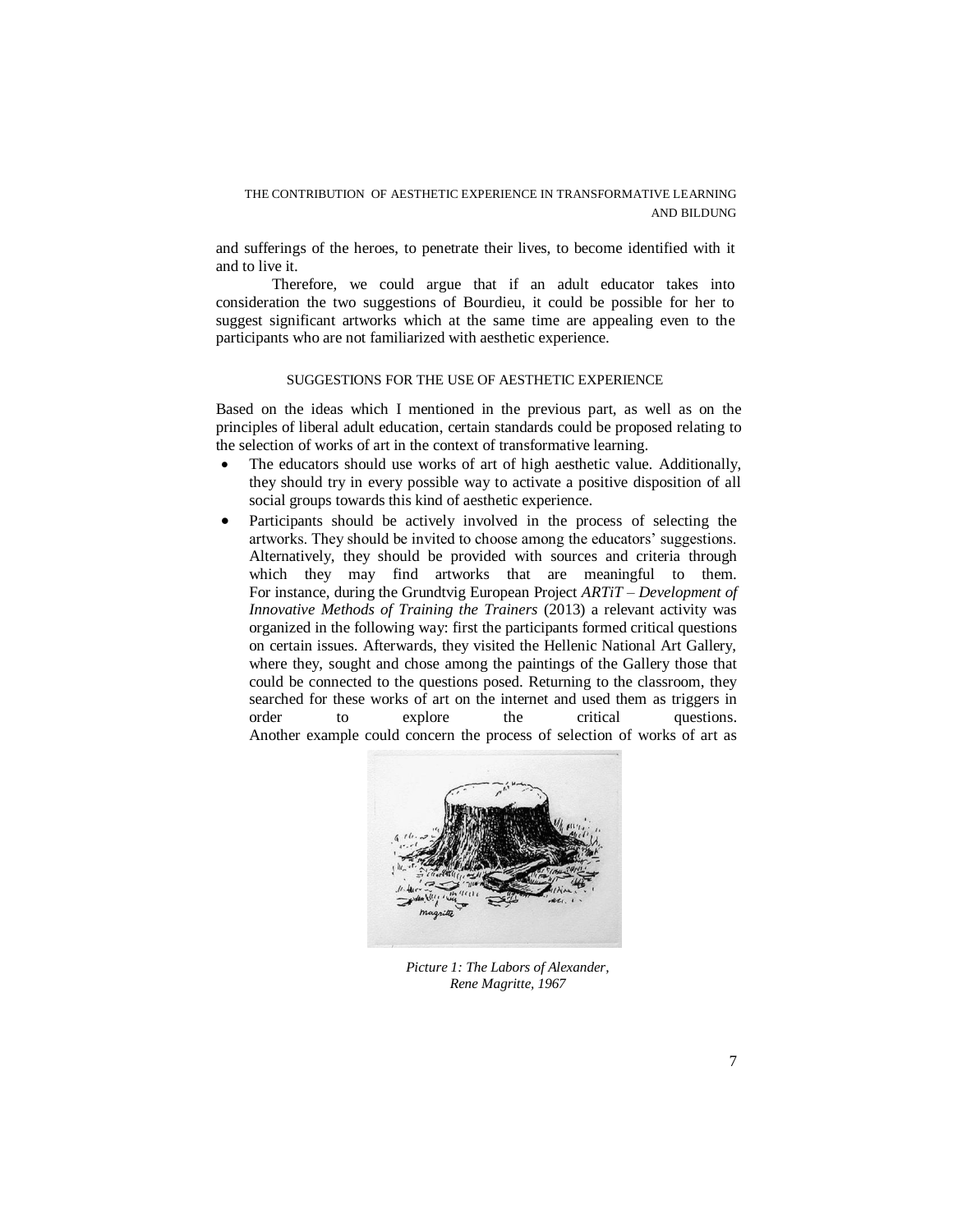stimuli to explore the issue of the environment. To critically examine various points of view on this issue the learners could draw from works of art, such as, indicatively, Magritte's *Labors of Alexander* [\(Picture](file:///C:/Users/Kokkos/Antonis/AppData/Roaming/Microsoft/Word/Picture) 1), Rousseau's *Walk in the forest* (see http://www.wikipaintings.org/en/henri-rousseau/the-walk-inthe-forest-1890), Signac's *In the time of Harmony* (see http://www.histoireimage.org/site/zoom/zoom.php?i=405&oe\_zoom=654), artistic photographs of Naoya Hatakeyama (see for example http://www.lagalerie.de/hatakeyama9.html), Beethoven's Pastorale, doctor Astrov in Chekhov's *Uncle Vanya* where he describes the gradual destruction of the environment, the film *Polluting Paradise* by Akin or *Tokyo Story* by Ozu and so on.

- Moreover, adult educators should consider that works of art of high aesthetic value are not only to be found in museums and encyclopedias, but sometimes within everyday's experience, such as songs we sing. See for instance the meaningful relationship that people have with songs of Bob Dylan and Leonard Cohen, such as *Like A Rolling Stone* or *Suzanne.*
- Adult educators should deal with the structure of works of art to the extent in which the learners are interested. For example, concerning the art of cinema, the exploration of the morphological elements, such as the use of music, the camera's frame, placement and movement, the sound effects, the lighting, the décor, could encourage participants to watch films critically and develop an holistic understanding of the ways in which the various morphological elements contribute to their message. Through this process the participants might have the possibility to develop the core mental skill of thoroughly evaluating views that are not their own, by challenging and revealing some depth and complexity of the situations.
- If the educators face difficulties in dealing with the morphological elements they could engage in a self-directed procedure through e.g. exploring our archives of works of art, remembering feelings that have unearthed from our contact with art, being more informed about the morphological components of works of art – which is extremely creative– so they could gradually unlock more and more codes of meaning.

### EPILOGUE

The Greek philosopher Kornelius Castoriadis (2008) stated that art is a "window onto the Chaos"- the Abyss which constitutes of our inner thoughts, desires, anxieties and unfulfilled expectations. We live at the edge of the Abyss, but we fear or cannot converse with it and we hide it under a decoy of conventional activities and meanings. The significant artworks, he claimed, can reveal the Abyss. They create a dialogue and therefore permit us to have insights which exceed what we take for granted and our usual way of organizing experience.

May this be the including statement of this paper. If we use art for transformational purposes, lets focus on works of art which not only question our distorted assumptions, but also trigger our mental modes of making sense, thus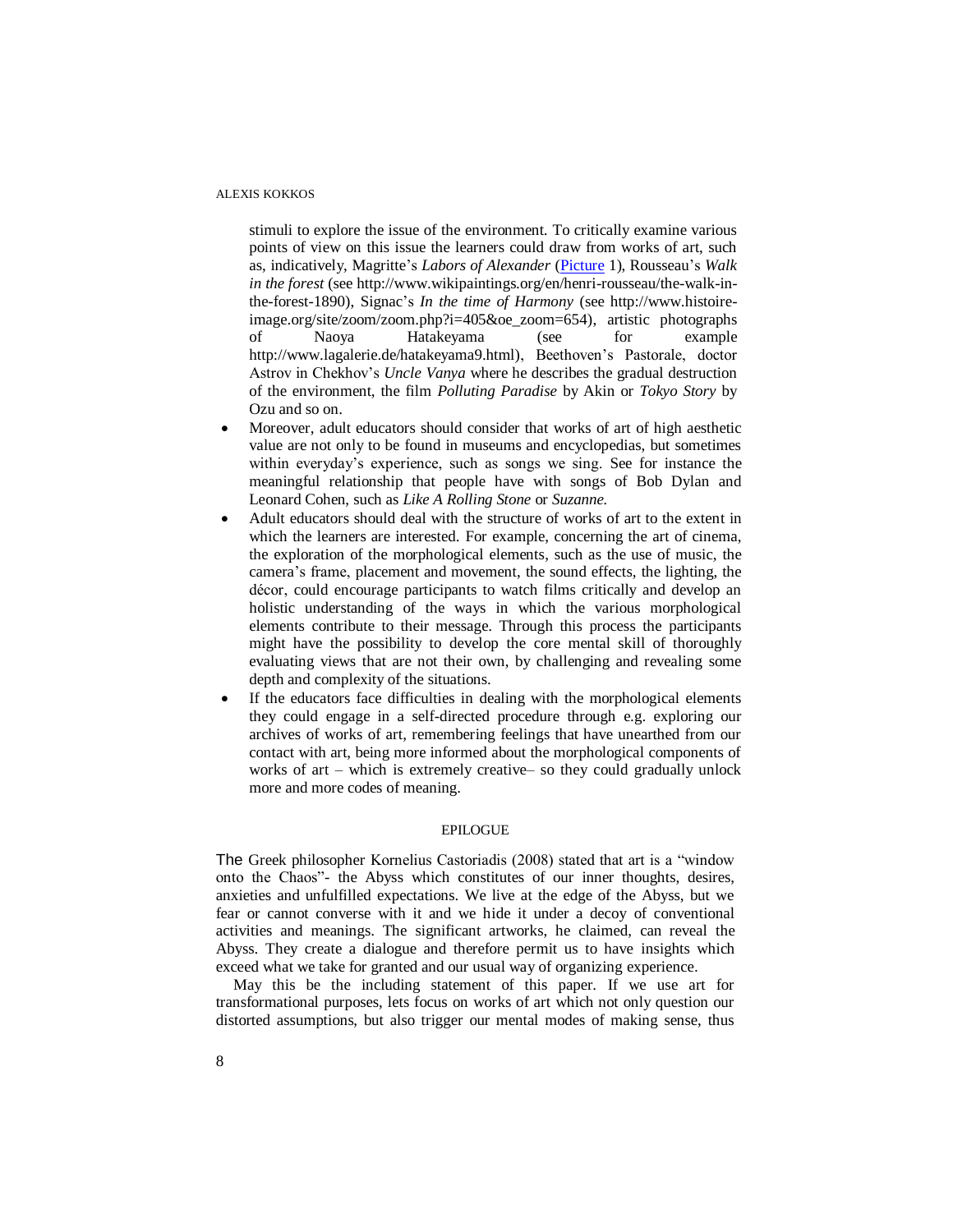reinforce the process of our evolution to a next order of consciousness which is broader and more functional.

#### REFERENCES

- Adorno, T. (1941/1997). *The sociology of music* (Trans. T. Loupasakis, G. Sagriotis, F. Terzakis). Athens: Nepheli.
- Adorno, T. (1986). *Aesthetic Theory*. New York, N.Y.: Kegan and Paul.
- Arcilla, R. (2013). *Bildung* and Humanist Learning. Non published paper presented at the International Conference *Transformative Learning meets Bildung*, Freiburg.
- ARTiT (2013). *Recommendations for the use of ARTiT's methodology.* Available at [www.artit.eu.](http://www.artit.eu/) Retrieved on 31/01/2014.
- Biesta, G. (2002). How General Can *Bildung* Be? Reflections on the Future of a Modern Educational Idea. *Journal of Philosophy of Education*, 36 (3), 377-390.
- Bourdieu, P. (1984). *The Distinction.* London, UK: Routledge and Kegan Paul.
- Bourdieu, P., & Darbel, A. (1991). *The Love of Art: European Art Museum and their Public.* Cambridge, UK: Polity Press.
- Castoriadis, K. (2008). *Window onto the Chaos*. Athens:Ypsilon.
- Dewey, J. (1934/1980). *Art as Experience*. New York, N.Y.: Milton, Balch & Company.
- Eisner, E. (2002). *The Arts and the Creation of Mind*. New Haven and London: Yale University Press.
- Gardner, H. (1990). *Art Education and Human Development.* Los Angeles, CA: The Getty Education Institute for the Arts.
- Greene, M. (2000). *Releasing the Imagination*. San Francisco, CA:Jossey Bass.
- Horkheimer, M. (1938/1984). Art and Mass Culture. In Th. Adorno, H. Marcuse, M. Horkheimer, & E. Lowerthal (Eds.), *Art and Mass Culture*. (Trans. Z. Sarikas, pp. 49- 68). Athens: Ypsilon.
- Jarvis, C. (2012). Fiction and Film and Transformative Learning. In E. Taylor & P.Cranton (Eds.), *The Handbook of Transformative Learning: Theory*, *Research, and Practice* (pp.486-502). San Francisco, CA: Jossey- Bass.
- Kegan, R. (1994). *In Over our Heads*. Cambridge, MA: Harvard University Press.
- Kegan, R. (2000). What "Form" transforms? In J. Mezirow & Associates, *Learning as Transformation: Critical Perspectives on a Theory in Progress* (pp.35-69). San Fransisco, CA: Jossey-Bass.
- Koller, H. C. (2003). *Bildung* and Radical Philosophy: Towards a redefinition of *Bildung* with reference to J.-F. Lyotard. *Educational Philosophy and Theory*, 35 (2), 155-165.
- Marcuse, H. (1978). *The Aesthetic Dimension*. Boston, MA: Beacon Press.
- Mezirow, J. (1997). Transformative Learning: Theory to Practice. In P. Cranton (Ed.), *Transformative Learning in Action: Insights from Practice*(pp.5-12) San Fransisco, CA: Jossey-Bass.
- Mezirow, J. (2000). Learning to think like an Adult. In J. Mezirow & Associates, *Learning as Transformation: Critical Perspectives on a Theory in Progress* (pp.3-33). San Fransisco, CA: Jossey-Bass.
- Perkins, D. (1994). *The Intelligent Eye.* Los Angeles, CA: Harvard Graduate School of Education.
- Roden, K. (2005). At the Movies: Creating "An Experience" for Transformative Learning. *Proceedings of the Sixth International Conference on Transformative*